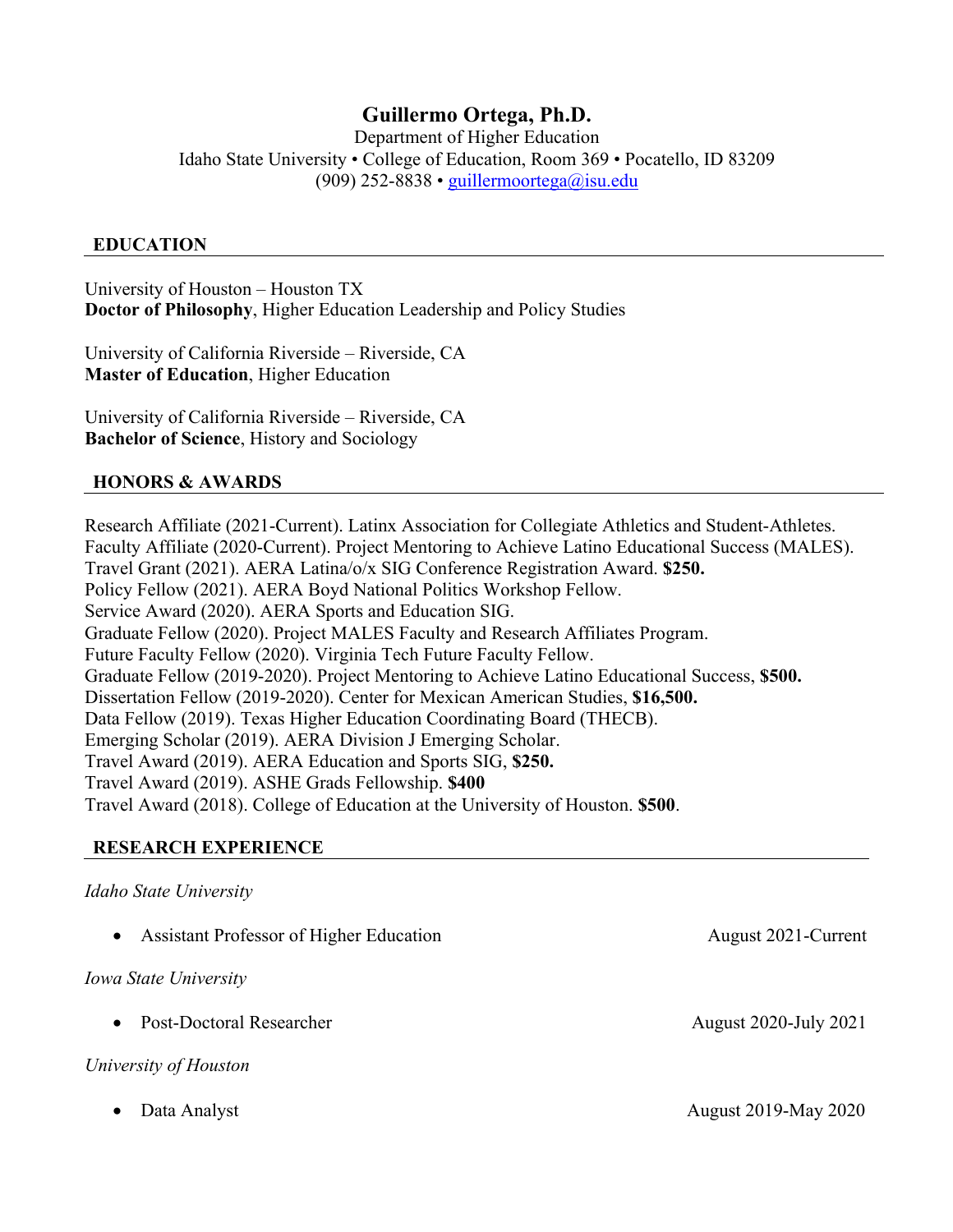• Graduate Researcher **August 2016-May 2020** 

*University of California, Riverside*

• Graduate Researcher August 2015-July 2016

## **PUBLICATIONS**

#### Journal Articles

- 1. **Ortega, G.,** & Grafnetterova, N. (2021). Examining the Development of Graduate School Aspirations Among Latinx College Athletes. *Innovative Higher Education*, 1-19.
- 2. Johnson, I. **Ortega, G.** (2021). Diversity and school board: An analysis of race, ethnicity, and geography in greater Houston. *Center for Mexican American Studies*, 2(3).
- 3. **Ortega, G.** (2021). An Examination of campus engagement and GPA for Latinx college athletes. *Journal of Athlete Development and Experience,* 3(1), 4.
- 4. Gonzalez, E., **Ortega, G.,** Molina, M., & Lizalde, G. (2020). What does it mean to be a Hispanic-Serving Institution? Listening to the Latina/o/x voices of students. *International Journal of Qualitative Studies in Education*, 1-14.
- 5. **Ortega, G**., Taylor, Z., & Childs, J. (2020). What are we saying by saying so little? Mission statements, diversity mission statements, and NCAA programs. *Journal of Diversity in Higher Education*.
- 6. **Ortega, G**. (2019). Examining the intersection of race and athletics for Latino male studentathletes. *Journal of Hispanic Higher Education*, 1538192719876091.

## Revise Resubmit

7. **Ortega, G**., Grafnetterova, N. (2021). "There is talent, but you just can't find it": Recruitment experiences of Latinx college athletes. (Revise and Resubmit).

## Under Review

- 8. **Ortega, G.,** Alanis, M. (2021). Understanding the relationship between athletic staff and Latinx college athletes' intent to graduate. (Under Review).
- 9. **Ortega, G.** (2021). Examining NCAA Latinx college athletes academic and athletic persistence. (Under Review).
- 10. Taylor, Z., Childs, J., **Ortega, G**., Kugiya, J. (2021). Divide and conquer: Does NCAA division membership or sector predict website popularity or spending? (Under Review).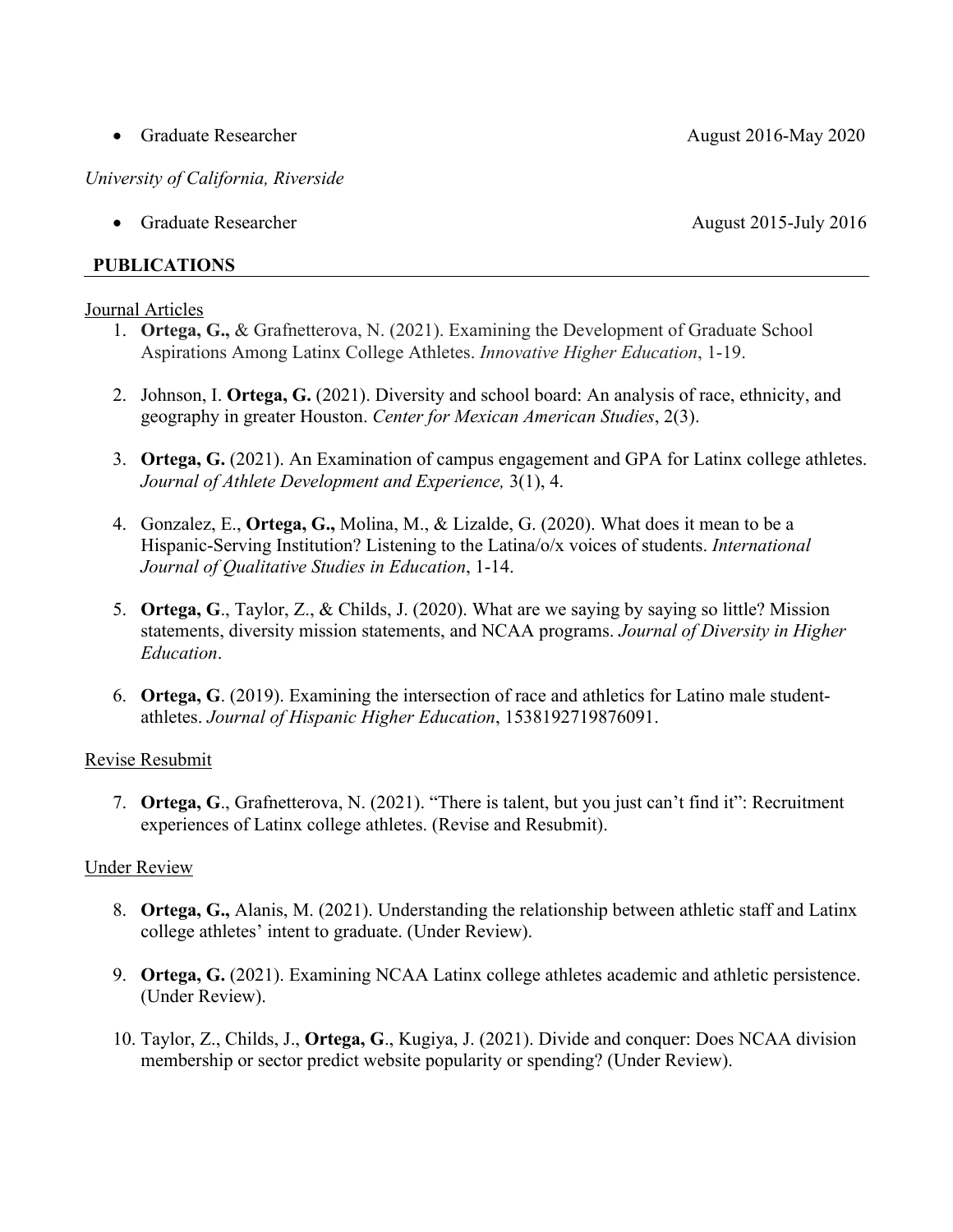11. Umbracht, M., Fernandez, F., **Ortega, G.** (2021) The blind side of college athletics: Examining California's student athletes Bill of Rights and athletic expenditures. (Under Review).

#### Policy Briefs

- 1. **Ortega, G.** (2018). Examining the experiences of Latino male college athletes. *Center of Leadership for Athletics.*
- 2. **Ortega, G.,** Hoffman., J (2018). Enrolling international college athletes: Their admission and adjustment experience. *Center of Leadership for Athletics*

## **PRESENTATIONS**

- **Ortega, G.,** Grafnetterova, N. *Examining the Development of Graduate School Aspirations Among Latinx College Athletes.* Presented at the American Education Research Association. San Diego, Ca.
- **Ortega, G.,** Lizalde, G., Porras, C., Gonzalez, E. A. *Exploring the Trajectories of Latinx Executive Leaders at Hispanic Serving Institutions.* Presented at the American Education Research Association. San Diego, Ca.
- Aguilar-Smith, S., Burmicky, J., Abeyta, M., Patron, O., **Ortega, G.,** Duran, A. *Navigating the Tenure Track Job Market for incoming Latinx Faculty During COVID-19.* Presented at the American Education Research Association. San Diego, Ca.
- **Ortega, G.**, Grafnetterova, N. (2021*). Soaring to Success: Graduate School Aspirations of Latinx College Athletes*. Presented at the Association for the Study of Higher Education. San Juan, PR.
- Grafnetterova, N., **Ortega, G.** (2021). *Comparison of Sense of Belonging for Latinx College Athletes at Hispanic-Serving and Predominately White Institutions.* Presented at the Association for the Study of Higher Education. San Juan, PR.
- Umbricht, M., Fernandez, F., **Ortega, G.** (2021). *Examining California's Student Athlete Bill of Rights and University Athletic Expenditures.* Presented at the Association for the Study of Higher Education. San Juan, PR.
- **Ortega, G.** (2021). *Examining Latinx college athletes' eligibility predictors*. Presented at the North American Society for Sports Management.
- **Ortega, G.** (2021). *Expanding the racial binary approach in intercollegiate athletes: Latinx, Black, and White athletes.* Presented at the American Education Research Association.
- **Ortega, G.,** Grafnetterova, N. (2021). *Navigating the recruitment mazes: Latinx athletes' journey to college athletics.* Presented at American Education Research Association.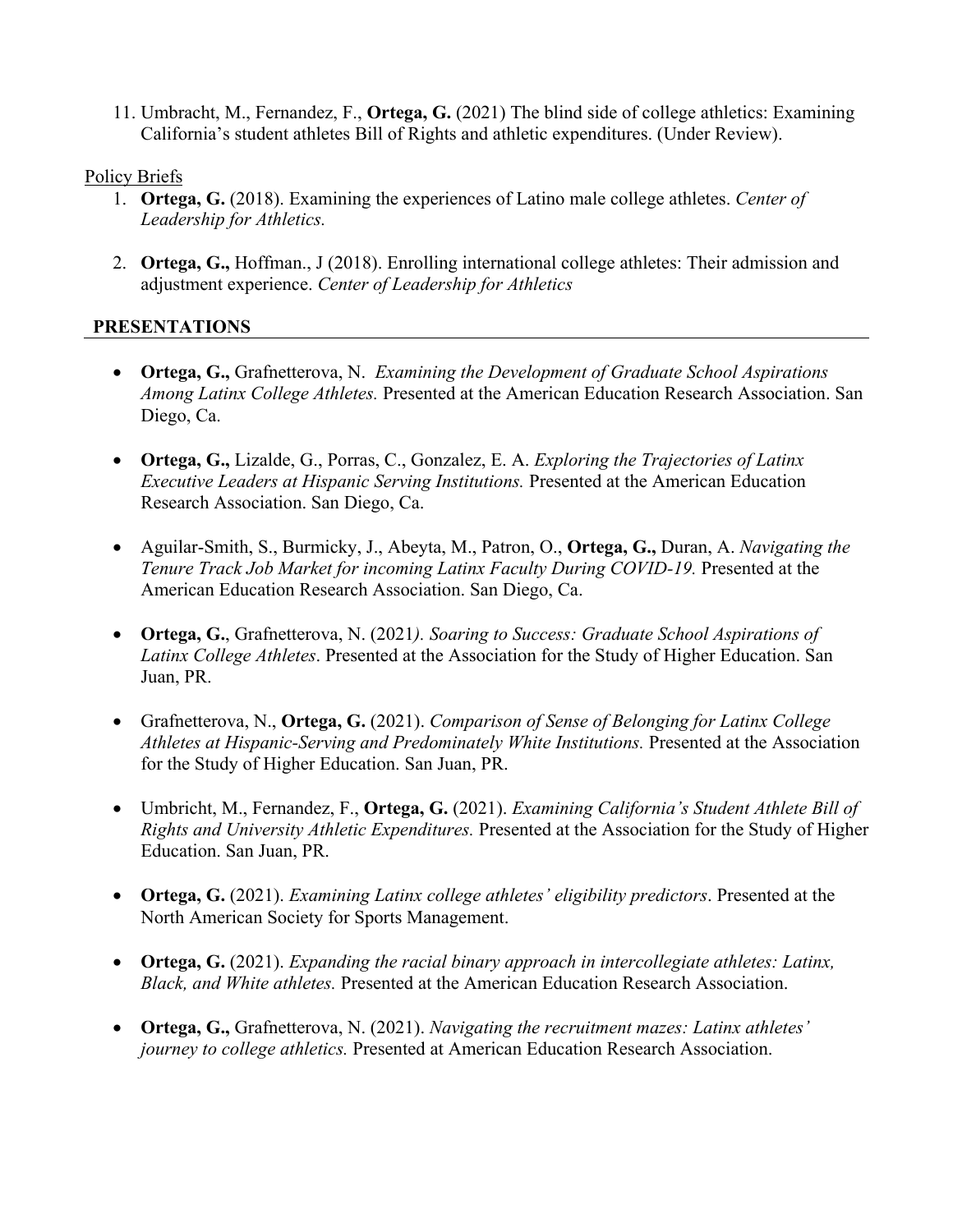- Vega, C., **Ortega, G.,** Grafnetterova, N., Bell, L., Galan, C. (2021). *EL juego de la vida. Understanding Latinx college athletes in the NCAA.* Presented at the American Education Research Association.
- Gonzalez, E., **Ortega, G.,** Lizalde, G., Molina, M. (2021). *Hispanic Serving Institutions Latinx and Non-Latinx faculty voices.* Presented at the American Association of Hispanics in Higher Education.
- **Ortega, G.,** Grafnetterova, N. (2020). *"There is talent but you just can't find it": Recruitment experiences of Latinx college athletes.* Presented at the Association for the Study of Higher Education. New Orleans, LA.
- Hoffman, H., Jones, W., Crandall, R., Hextrum, K., **Ortega, G.,** & Black, W. (2020). "*Raising college athlete activism and free speech*." Presented at the Association for the Study of Higher Education. New Orleans, LA.
- Gonzalez, E., **Ortega, G.,** Lizalde, G., Molina, M. (2020). *What does it mean to be a Hispanic Serving Institution: Latinx faculty voices.* Presented at the Association for the Study of Higher Education. New Orleans, LA.
- **Ortega, G.** (2020). *Mentoring programs for Latinx college athletes at Hispanic Serving Institutions*. Presented at the National Association of Student Personnel Administrators. Austin, TX.
- **Ortega, G.,** Taylor, Z., Childs, J. (2020). *Linguistic analysis on mission statements, diversity mission mtatements, and NCAA programs.* Presented at the American Education Research Association. San Francisco, CA.
- Gonzalez, E., **Ortega G.,** Lizalde, G., Molina, M. (2020). *Listening to Latinx students voices at a Hispanic Serving Institution.* Presented at the American Education Research Association. San Francisco, CA.
- **Ortega, G.** (2020). *Examining Latino male student-athletes in Texas*. Presented at the Texas Association of Chicanos in Higher Education. Houston, TX.
- Gonzalez, E., **Ortega, G.** (2020). *Understanding Hispanic Serving Institutions (HSIs) in Texas.*  Presented at the Texas Association of Chicanos in Higher Education. Houston, TX.
- Harris, P., Crandall, R., Jones, W., **Ortega, G.,** Hextrum, K., Horton, D., & Hoffman, J., (2019). *NCAA Division I college sports finances: Where the money comes from and where the money goes*. Presented at the Association for the Study of Higher Education. Portland, OR.
- Gonzalez, E., **Ortega G.,** Lizalde, G., Molina, M. (2019). *What does it mean to be a Hispanic Serving Institution? Listening to the Latino voices of students, faculty, parents, and leaders*. Presented at the Association for the Study of Higher Education. Portland, OR.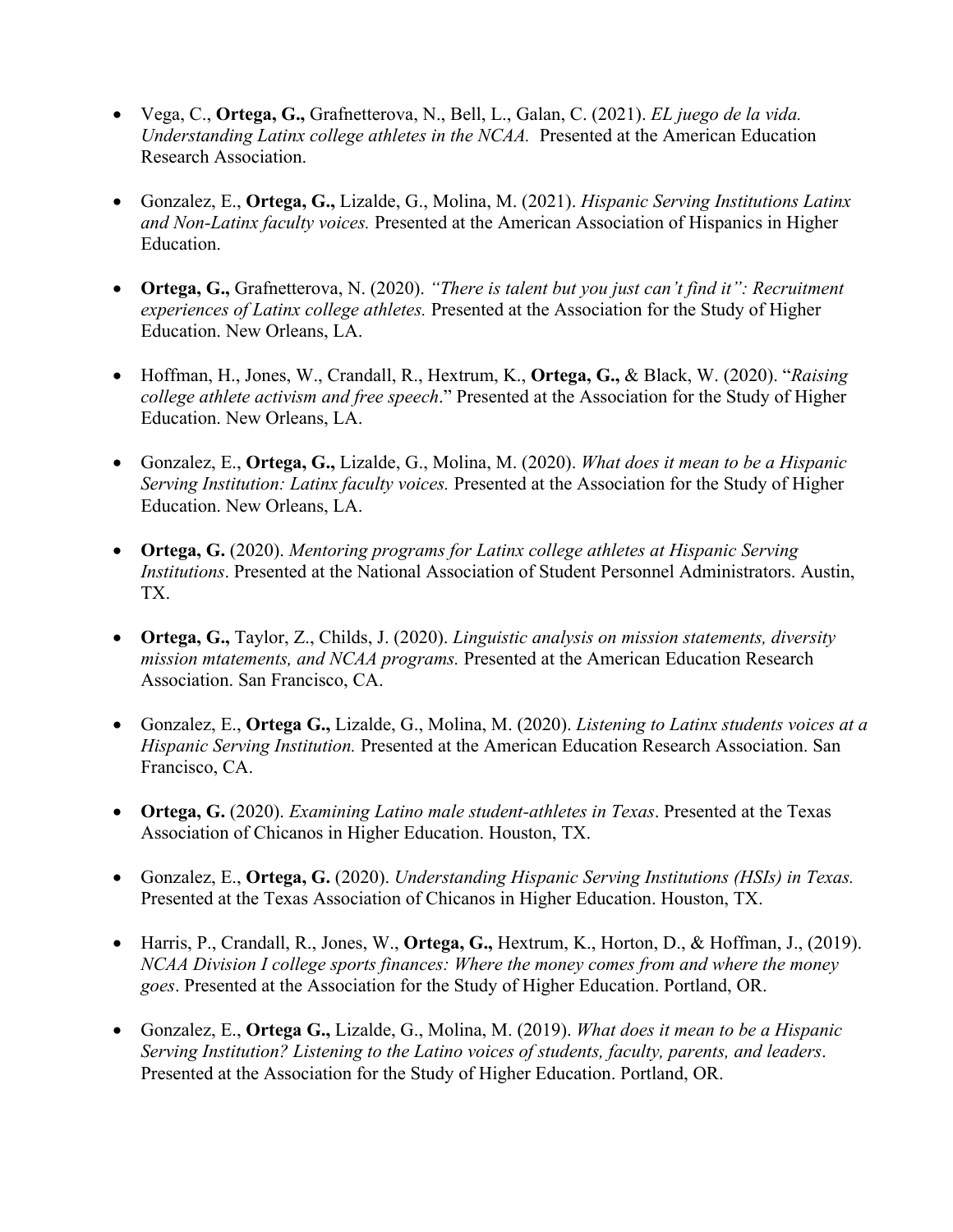- **Ortega, G.** (2019). *Investigating the experiences of Latino male student-athletes*. Presented at the American Educational Research Association. Toronto, ON.
- **Ortega, G.** (2018). *Exploring intercollegiate athletics for Latino/Hispanics*. Presented at the Association for the Study of Higher Education. Tampa, FL.
- **Ortega, G.** (2018). *Implementing Latino Critical Theory in intercollegiate athletics*. Presented at the Texas Higher Education Symposium. Houston, TX.
- **Ortega, G.** (2018). *What does classism look like for Hispanic students at a Hispanic Serving Institutions*. Presented at the Diversity Research Institute. Houston, TX.
- **Ortega, G.,** & Molina, M. (2018). *Politics and athletics: Stereotypes for Latinx in intercollege athletics.* Presented at the National Conference of Race and Ethnicity in American Higher Education. New Orleans, LA.
- **Ortega, G.,** Wilson, M., & Till, L. (2018). *Multicultural feminism: The paradox of female student-athletes.* Presented at the National Conference of Race and Ethnicity in American Higher Education. New Orleans, LA.
- Hoffman, J., Steelinger, G., Berwick, B., & **Ortega, G.** (2018). *Topics in navigating international student-athletes.* Presented at the American Association of College Registrars and Admission Officers. Orlando, FL.
- **Ortega, G.** (2017). *The perceptions of Latino student-athletes at Historically White Institutions (HWIs).* Presented at the Association for the Study of Higher Education. Houston, TX.

## *Invited Presentations*

- **Ortega, G.** (2021). *Salir Adelante! Empowering Latinx practitioners*. Iowa State University. Ames, IA.
- Bolourin, Y., Kolluri, S., **Ortega, G.,** & Zeedyk, S. (2021). *Strategies for advancing and completing a dissertation project*. UC Riverside.
- Martinez, E., & Viramontes, J., **Ortega, G.,** & Childs, J. (2021). *Supporting the doctoral student pipeline: A spotlight on the Graduate Scholars Program*. UT Austin.
- **Ortega, G.,** Taylor, Z., & Childs, J. (2021). *NCAA and diversity mission statements*. The Equity Summit.
- Hallmark, T., Bettencourt, G., Blake, D., **Ortega, G.,** Park, E., & Wheatley, M. (2020). *Twitter chat: The PostDoc experience*. AERA Division J.
- Aguirre-Muñoz, Z., Duran, Petra., Gonzalez, J, **Ortega, G.** (2020). *The power of Latinx: Leading, persisting, and mentoring*. CheckEd. Houston, TX.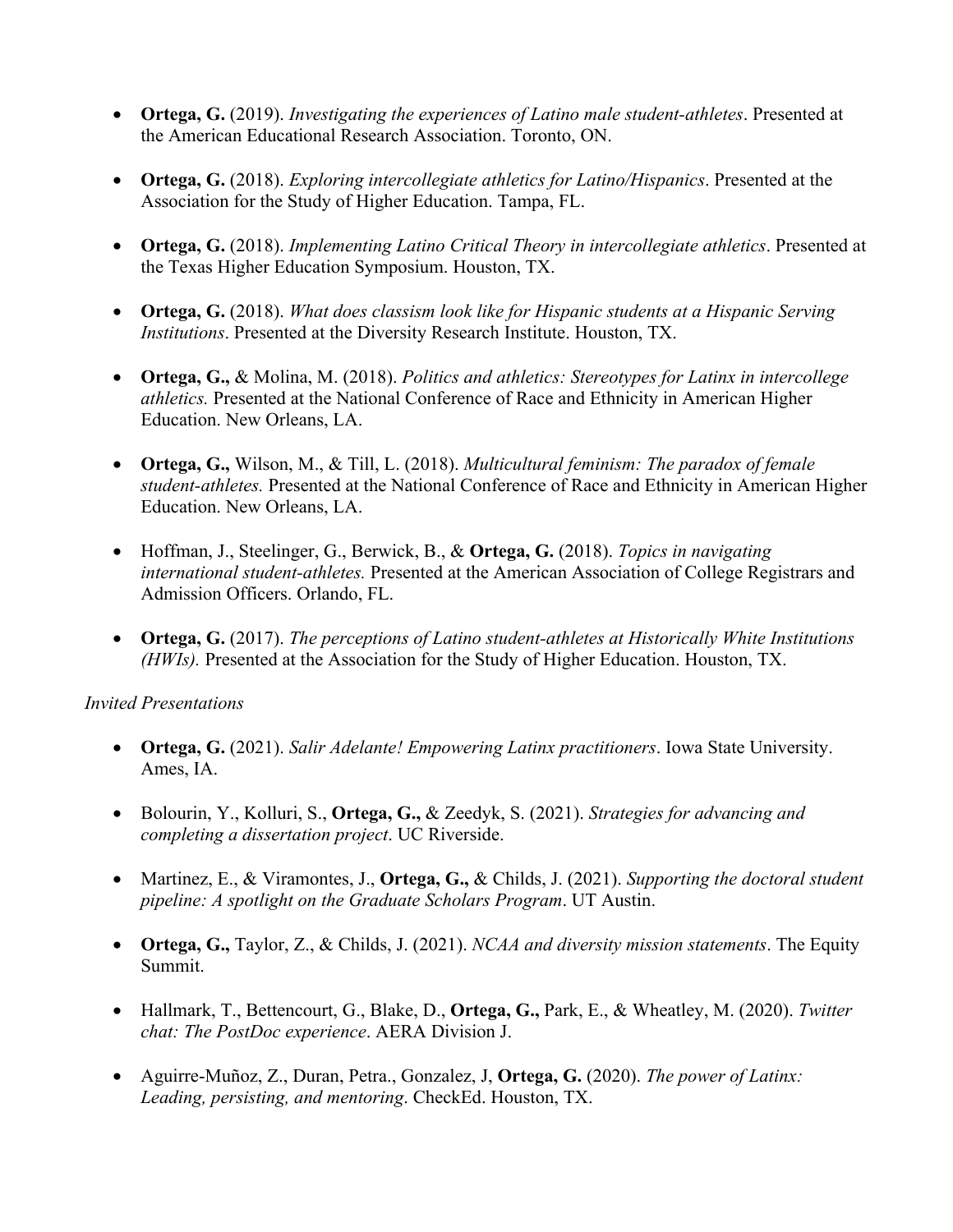- **Ortega, G.** (2020). *Developing a healthy mindset as student-athletes.* Yours in Soccer Foundation.
- **Ortega, G.,** Hoffman, J., Rubin, L.(2020). *Activism in sports and education*. AERA's Education and Sports Sig.
- **Ortega, G.** (2020). *College life after high school sports*. Dreamers Soccer Clinic and Mi Casa es Tu Casa.
- **Ortega, G.** (2020). *Emerging scholars in the field of education and sports.* AERA's Education & Sports Sig.
- **Ortega, G.** (2020). *Examining intersectionality for college athletes of color*. University of Southern Mississippi. Hattiesburg, MS.
- **Ortega, G.,** Molina, M., Prevost, Holly., Iracheta, M. (2019). *First-generation graduate students.* Academic Chairperson Conference (ACC). Houston, TX.
- **Ortega, G.** (2020). *Empowering el barrio*. Dreamer's Soccer Clinic. Los Angeles, Ca.
- **Ortega, G.** (2018). *College access and giving back to the community.* Leadership in Training. Riverside, Ca.

## *Media Mentions*

• Diverse Issues in Higher Education (2021). *Stagnation in Diversification: The 2020 Olympics.*  Retrieved from https://www.diverseeducation.com/home/article/15109576/stagnation-indiversification-the-2020-olympics

## **TEACHING EXPERIENCE**

## *Idaho State University*

- Leadership and Organizational Development. (Spring 2022).
- Assessment and Accountability in Higher Education. (Fall 2021).
- Doctoral Seminar. (Fall 2021).

## *UC Riverside*

• Educational Leadership. *Guest Lecturer* (Summer 2021).

## *University of Illinois at Urbana-Champaign*

• Intro to Diversity & Equity. *Guest Lecturer* (Fall 2021).

## *Clemson University*

• Sociological Dynamic in Intercollegiate Athletics. *Guest Lecture*r (Spring 2021).

## *Iowa State University*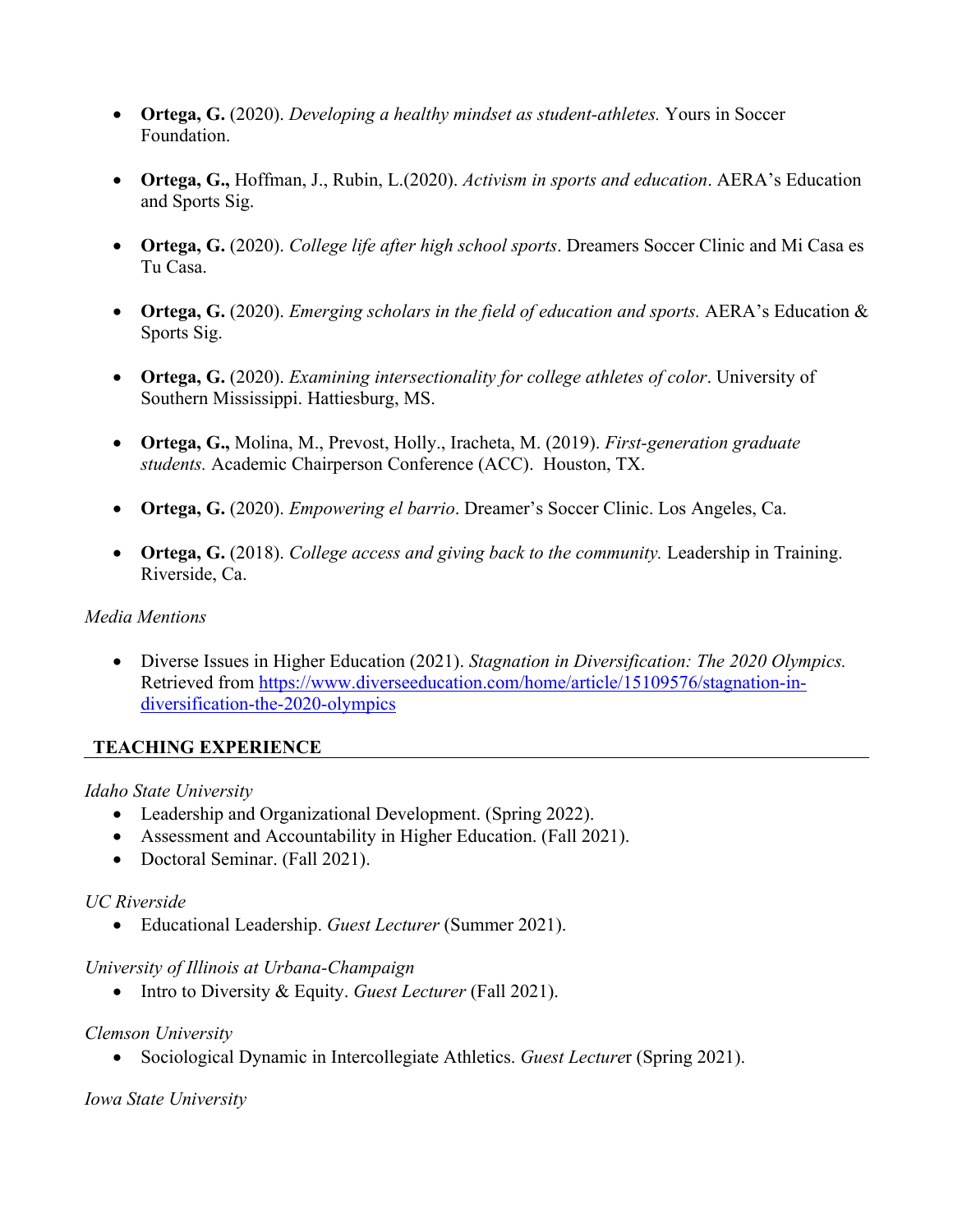• Special Topics in Higher Education, *Guest Lecturer* (Fall 2020).

## *Sam Houston State University*

- Organization and Administration in Higher Education*, Guest Lecturer* (Summer 2020).
- The College Student. *Guest Lecturer* (Spring 2021).

## *University of Houston*

- Advanced Qualitative Methods, *Teaching Assistant* (Spring 2020)
- Organization & Administration of Student Support Services*, Teaching Assistant* (Spring 2019)
- Critical Issues in Higher Education, *Guest Lecturer* (Fall 2019)
- Leadership Theory for School Administrators, *Teaching Assistant* (Spring 2018).

## *University of Washington*

• Introduction to Qualitative Research Methods in Education, *Guest Lecturer* (Fall 2019).

## **SERVICE ACTIVITIES**

## *National*

- Manuscript Reviewer, Journal of Issues in Intercollegiate Athletics, 2021-Current
- Manuscript Reviewer, Journal of Educational Leadership and Policy Studies, 2020-Current.
- Manuscript Reviewer, Journal of Athlete Development and Experience, 2020-Current.
- Manuscript Reviewer, Journal of SN Social Sciences, 2020-2021.
- AERA Program Reviewer, 2017-Current.
- AERA Session Chair, 2019-Current.
- AERA Sports and Education SIG Officio Leadership Committee, 2020-Current.
- AERA Latinx SIG Communications Co-Chair, 2021-Current.
- AERA Latinx SIG Award Committee, 2020-Current
- ASHE Athletic Council Liaison, 2020-Current.
- ASHE Session Chair, 2020-Current.
- ASHE Program Reviewer, 2019-Current.
- ASHE Athletic Council, Graduate Student Representative, 2018-2020.

## *University Service*

- Idaho State University, Comprehensive Exam Committee, 2021-Current.
- Idaho State University, Scholarship Committee, 2021-Current.
- Iowa State University, Post-Doctoral Association, 2020-2021.
- Iowa State University, Lazos Hermano, 2020-2021.
- University of Washington, Editor for Center for Leadership in Athletics, 2018-2021.
- University of Houston, Mentor for the Higher Education Student Association, 2019-2020.
- University of Houston, Vice-President for the Higher Education Student Association, 2018-2019.

## *Dissertation Committees – Member*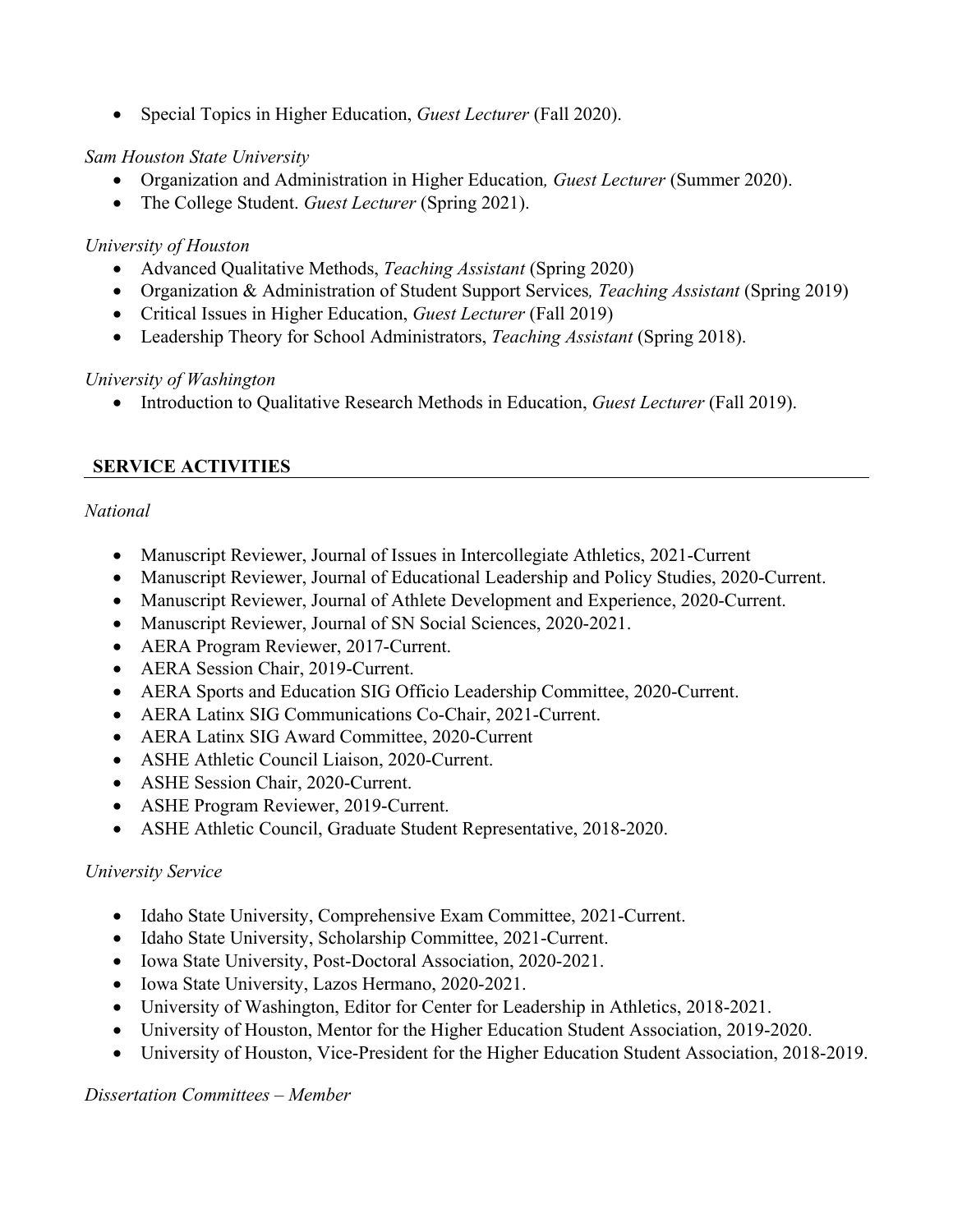• Simkins, S. (2021). *Women Community College Student Leaders: A Phenomenological Study of Leadership Identity Development.*

## **GRANTS AND RECOGNITIONS**

## *Under Review*

- **Ortega, G.,** Childs, J., Grafnetterova, N. (2021). *Examining Afro-Latinx College Athletes Experiences.* Knights Commission Grant. **\$25,000.** (Under Review).
- **Ortega, G.,** Grafnetterova, N. (2020). *Exploring Latinx College Athletes Identity at Hispanic Serving Institutions and Predominately White Institutions*. Paul P. Fidler Research Grant. **\$5,000**. (Under Review)

## *Not Funded*

- Greder, K., **Ortega, G**. (2020). *Salir Adelante.* William T. Grant Foundation Reducing Inequality Grant. **\$50,000.** (Not Funded).
- Greder, K., **Ortega, G**. (2020). *Salir Adelante.* State Farm: Good Neighbor Grant. **\$25,000.** (Not Funded).

## *Recognitions*

- Liason (2021-Current). ASHE Athletics Council.
- Co-Communications Chair (2021-Current). AERA Latina/o/x SIG.
- Selected Participant (2020). AERA Latina/o/x Multi-Generation Mentoring Program.
- Selected Participant (2020). AERA Multicultural Educational Policy and Praxis Pre-conference.
- Selected Participant (2020). ASHE: Council on Ethnic Participation Mentor-Protégé Program.
- Selected Participant (2019). UH Dissertation Accelerator Program.
- Selected Participant (2018). AERA: Social Justice and Praxis Scholar.
- Honorable Mention (2017). Texas Higher Education Symposium Texas Star Showcase.
- Graduate Fellow (2016-2020). University of Houston Graduate Fellowship.

## *Professional Development*

- Ohio State: Advanced Methods Institute Certification (2021).
- Stanford College of Education: Educational Data Science Workshop (2020).
- Iowa State University. Safe Zone LGBTQ Ally Training. (2019).
- Texas Higher Education Coordinating Board Certification. (2018)
- University of Houston: Diversity, Equity, and Inclusion Certificate (2017).

## **PROFESSIONAL AFFLITATIONS**

- American College Personnel Association (ACPA). 2020-Current.
- North American Society for Sport Management (NASSM), 2019-Current.
- National Association of Student Personnel Administrators (NASPA), 2019-Current.
- American Educational Research Association (AERA), 2016-Current.